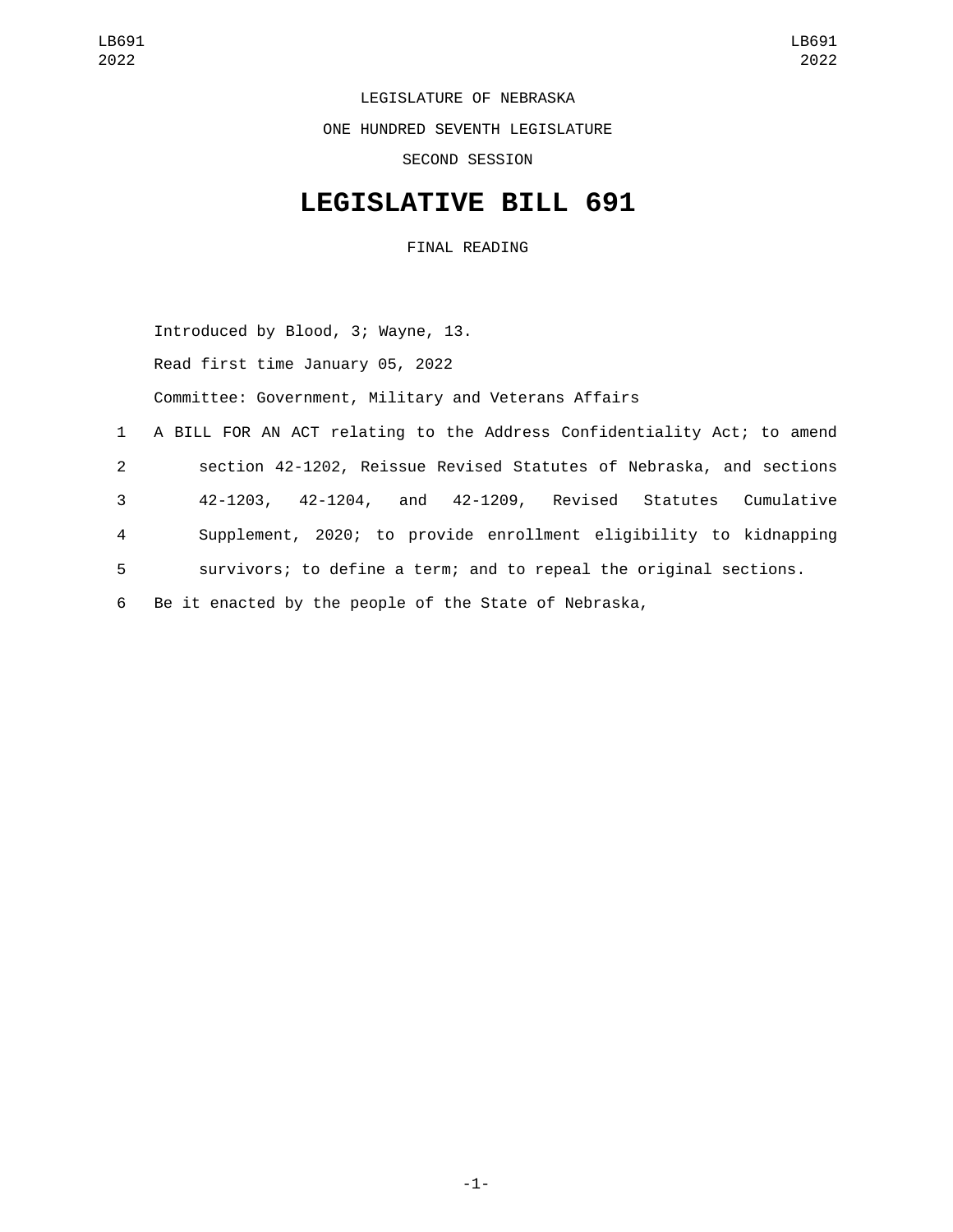Section 1. Section 42-1202, Reissue Revised Statutes of Nebraska, is 2 amended to read:

 42-1202 The Legislature finds that persons attempting to escape from actual or threatened abuse, sexual assault, kidnapping, or stalking frequently establish new addresses in order to prevent their assailants or probable assailants from finding them. The purposes of the Address Confidentiality Act are to enable state and local agencies to respond to requests for public records without disclosing the location of a victim of abuse, sexual assault, kidnapping, or stalking, to enable interagency cooperation with the office of the Secretary of State in providing 11 address confidentiality for victims of abuse, sexual assault, kidnapping, or stalking, and to enable state and local agencies to accept a program participant's use of an address designated by the Secretary of State as a 14 substitute mailing address.

 Sec. 2. Section 42-1203, Revised Statutes Cumulative Supplement, 16 2020, is amended to read:

42-1203 For purposes of the Address Confidentiality Act:

 (1) Abuse means causing or attempting to cause physical harm, placing another person in fear of physical harm, or causing another person to engage involuntarily in sexual activity by force, threat of force, or duress, when committed by (a) a person against his or her spouse, (b) a person against his or her former spouse, (c) a person residing with the victim if such person and the victim are or were in a dating relationship, (d) a person who formerly resided with the victim if such person and the victim are or were in a dating relationship, (e) a person against a parent of his or her children, whether or not such person and the victim have been married or resided together at any time, (f) a person against a person with whom he or she is in a dating relationship, (g) a person against a person with whom he or she formerly was in a dating relationship, or (h) a person related to the victim by 31 consanguinity or affinity;

-2-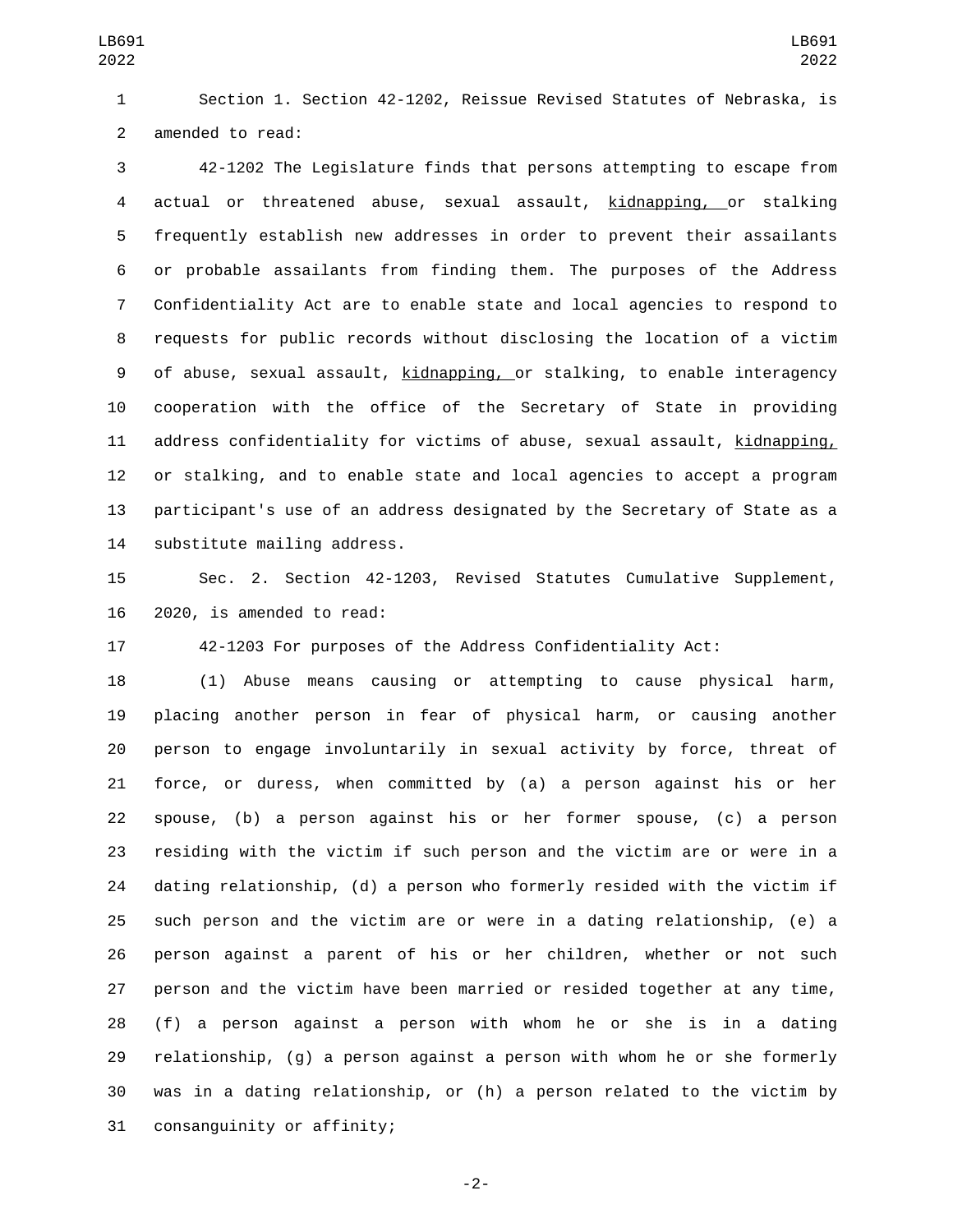(2) Address means a residential street address, school address, or work address of an individual as specified on the individual's 3 application to be a program participant;

(3) Dating relationship means an intimate or sexual relationship;

(4) Kidnapping has the same meaning as in section 28-313;

 (5) (4) Program participant means a person certified as a program 7 participant under section 42-1204;

 (6) (5) Sexual assault has the same meaning as in section 28-319, 28-319.01, 28-320, 28-320.01, or 28-386;9

 (7) (6) Stalking has the same meaning as in sections 28-311.02 to 11 28-311.05; and

 (8) (7) Trafficking victim has the same meaning as in section 13 28-830.

 Sec. 3. Section 42-1204, Revised Statutes Cumulative Supplement, 15 2020, is amended to read:

 42-1204 (1) An adult, a parent or guardian acting on behalf of a minor, or a guardian acting on behalf of an incapacitated person as defined in section 30-2601 may apply to the Secretary of State to have an address designated by the Secretary of State serve as the substitute address of such adult, minor, or incapacitated person. The Secretary of State shall approve an application if it is filed in the manner and on the form prescribed by the Secretary of State and if it contains:

 (a) A sworn statement by the applicant that the applicant has good reason to believe (i) that the applicant, or the minor or incapacitated person on whose behalf the application is made, is a victim of abuse, 26 sexual assault, kidnapping, or stalking, or is a trafficking victim and (ii) that the applicant fears for his or her safety, his or her children's safety, or the safety of the minor or incapacitated person on 29 whose behalf the application is made;

 (b) A designation of the Secretary of State as agent for purposes of 31 service of process and receipt of mail;

-3-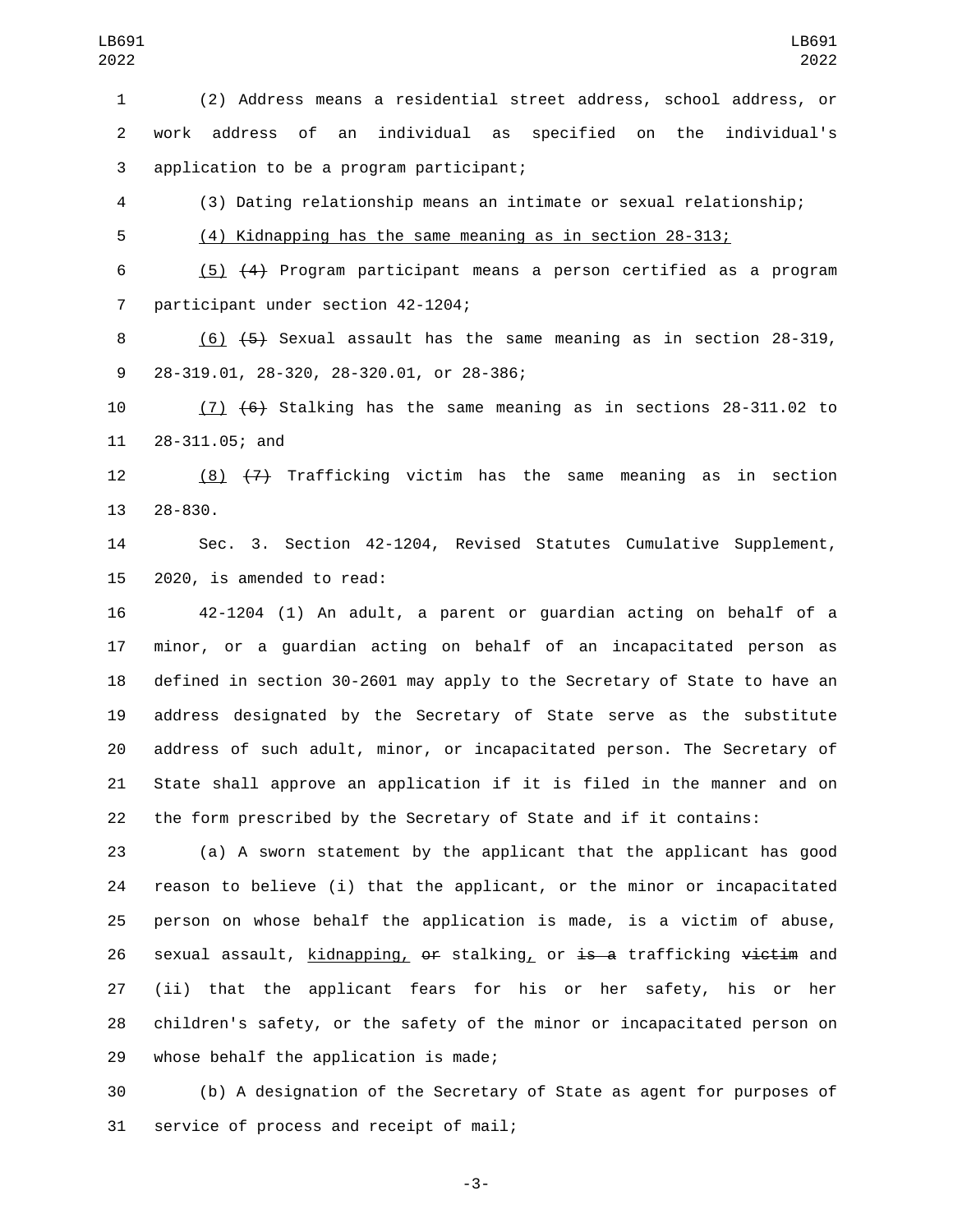(c) The mailing address and the telephone number or numbers where the applicant can be contacted by the Secretary of State;

 (d) The new address or addresses that the applicant requests not be disclosed for the reason that disclosure will increase the risk of abuse, sexual assault, kidnapping, stalking, or trafficking; and

 (e) The signature of the applicant and of any individual or representative of any office designated in writing under section 42-1209 who assisted in the preparation of the application and the date on which 9 the applicant signed the application.

 (2) Applications shall be filed in the office of the Secretary of 11 State.

 (3) Upon filing a properly completed application, the Secretary of State shall certify the applicant as a program participant. Such certification shall be valid for four years following the date of filing unless the certification is withdrawn or invalidated before that date. The Secretary of State may by rule and regulation establish a renewal 17 procedure.

 (4) A person who falsely attests in an application that disclosure of the applicant's address would endanger the applicant, the applicant's children, or the minor or incapacitated person on whose behalf the application is made, or who knowingly provides false or incorrect information upon making an application, is guilty of a Class II 23 misdemeanor.

 Sec. 4. Section 42-1209, Revised Statutes Cumulative Supplement,  $2020$ , is amended to read:

 42-1209 The Secretary of State shall designate state and local agencies and nonprofit entities that provide counseling and shelter services to victims of abuse, sexual assault, kidnapping, or stalking, or 29 trafficking <del>victims</del> to assist persons applying to be program participants. Any assistance or counseling rendered by the office of the Secretary of State or its designees to such applicants shall not be

-4-